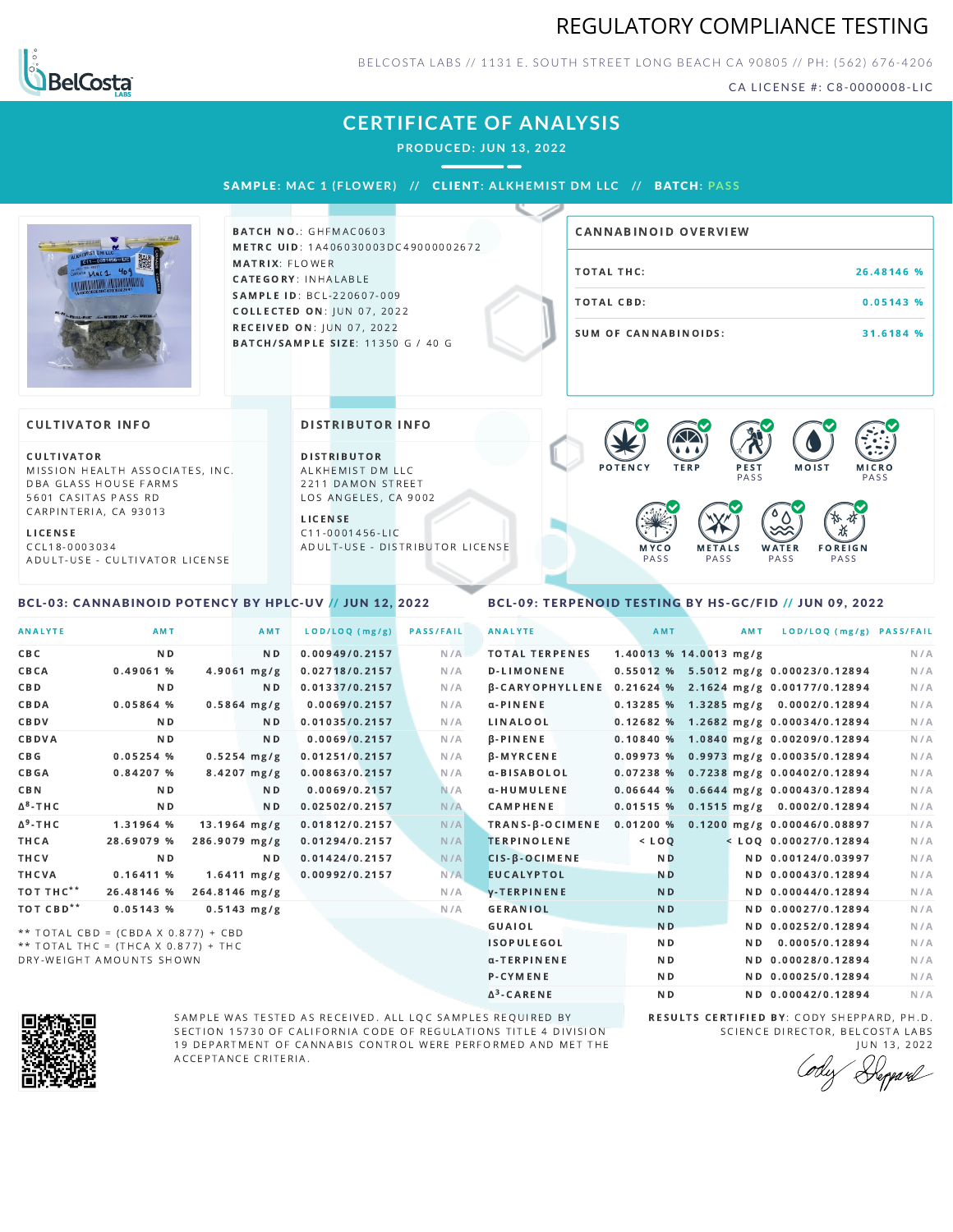# REGULATORY COMPLIANCE TESTING

### <span id="page-1-0"></span>BCL-05: RESIDUAL PESTICIDE ANALYSIS BY LC-MS/MS ESI // JUN 09, 2022

| <b>ANALYTE</b>                  |               | LIMIT AMT (µg/g) | LOD/LOQ (µg/g) PASS/FAIL |             | <b>ANALYTE</b>                | LIMIT AMT (µg/g) |     | LOD/LOQ (µg/g) PASS/FAIL |             |
|---------------------------------|---------------|------------------|--------------------------|-------------|-------------------------------|------------------|-----|--------------------------|-------------|
| <b>ABAMECTIN</b>                | $0.1 \mu g/g$ | ND.              | 0.01153/0.04             | <b>PASS</b> | METALAXYL                     | $2 \mu g/g$      | N D | 0.00503/0.02             | PASS        |
| ACEPHATE                        | $0.1 \mu g/g$ | N D              | 0.00368/0.02             | <b>PASS</b> | <b>METHIOCARB</b>             | Any amt          | N D | 0.00503/0.02             | <b>PASS</b> |
| ACEQUINOCYL                     | $0.1 \mu g/g$ | N D              | 0.00417/0.02             | PASS        | METHOMYL                      | 1 $\mu$ g/g      | N D | 0.00494/0.02             | PASS        |
| <b>ACETAMIPRID</b>              | $0.1 \mu g/g$ | ND.              | 0.00464/0.02             | <b>PASS</b> | <b>MEVINPHOS</b>              | Any amt          | N D |                          | PASS        |
| <b>ALDICARB</b>                 | Any amt       | N D              | 0.01109/0.04             | <b>PASS</b> | <b>MEVINPHOSI</b>             |                  | N D | 0.00163/0.0084           | N/A         |
| <b>AZOXYSTROBIN</b>             | $0.1 \mu g/g$ | N D              | 0.00639/0.02             | <b>PASS</b> | <b>MEVINPHOS II</b>           |                  | ND. | 0.00542/0.0316           | N/A         |
| <b>BIFENAZATE</b>               | $0.1 \mu g/g$ | N D              | 0.00355/0.02             | <b>PASS</b> | <b>MYCLOBUTANIL</b>           | $0.1 \mu g/g$    | N D | 0.00867/0.04             | PASS        |
| <b>BIFENTHRIN</b>               | $3 \mu g/g$   | N D              | 0.00473/0.04             | <b>PASS</b> | <b>NALED</b>                  | $0.1 \mu g/g$    | N D | 0.00328/0.02             | PASS        |
| <b>BOSCALID</b>                 | $0.1 \mu g/g$ | N D              | 0.00494/0.02             | PASS        | OXAMYL                        | $0.5 \mu g/g$    | N D | 0.00455/0.02             | <b>PASS</b> |
| CARBARYL                        | $0.5 \mu g/g$ | N D              | 0.00295/0.02             | PASS        | PACLOBUTRAZOL                 | Any amt          | N D | 0.00714/0.04             | PASS        |
| CARBOFURAN                      | Any amt       | N D              | 0.00613/0.02             | <b>PASS</b> | PERMETHRIN                    | $0.5 \mu g/g$    | N D |                          | PASS        |
| CHLORANTRANIL-<br><b>IPROLE</b> | $10 \mu g/g$  | N D              | 0.00697/0.04             | PASS        | PERMETHRIN CIS                |                  | N D | 0.00237/0.0082           | N/A         |
| <b>CLOFENTEZINE</b>             | $0.1 \mu g/g$ | ND               | 0.0054/0.02              | <b>PASS</b> | PERMETHRIN TRANS              |                  |     | ND 0.00245/0.0118        | N/A         |
| COUMAPHOS                       | Any amt       | N D              | 0.00215/0.02             | <b>PASS</b> | <b>PHOSMET</b>                | $0.1 \mu g/g$    | N D | 0.0043/0.02              | PASS        |
| CYFLUTHRIN                      | $2 \mu g/g$   | ND.              | 0.05508/0.2              | <b>PASS</b> | PIPERONYLBUTO-<br>XIDE        | $3 \mu g/g$      | N D | 0.00247/0.02             | PASS        |
| <b>CYPERMETHRIN</b>             | 1 $\mu$ g/g   | N D              | 0.00556/0.04             | <b>PASS</b> | <b>PRALLETHRIN</b>            | $0.1 \mu g/g$    | N D | 0.00392/0.02             | PASS        |
| <b>DAMINOZIDE</b>               | Any amt       | ND.              | 0.00227/0.04             | <b>PASS</b> | PROPICONAZOLE                 | $0.1 \mu g/g$    | N D | 0.0024/0.02              | PASS        |
| <b>DIAZINON</b>                 | $0.1 \mu g/g$ | N D              | 0.00487/0.02             | <b>PASS</b> | <b>PROPOXUR</b>               | Any amt          | N D | 0.00374/0.02             | PASS        |
| <b>DIMETHOATE</b>               | Any amt       | N D              | 0.00354/0.02             | PASS        | <b>PYRETHRINS</b>             | $0.5 \mu g/g$    | N D |                          | PASS        |
| <b>DIMETHOMORPH</b>             | $2 \mu g/g$   | N D              |                          | PASS        | <b>PYRETHRINS PYRETHRIN I</b> |                  | N D | 0.00726/0.04             | N/A         |
| <b>DIMETHOMORPH I</b>           |               | N D              | 0.00109/0.0078           | N/A         | PYRETHRINS PYRETHRIN II       |                  |     | ND 0.00754/0.02284       | N/A         |
| <b>DIMETHOMORPH II</b>          |               | ND               | 0.0015/0.0122            | N/A         | PYRIDABEN                     | $0.1 \mu g/g$    | N D | 0.0034/0.02              | PASS        |
| <b>ETHOPROPHOS</b>              | Any amt       | ND.              | 0.0041/0.02              | PASS        | <b>SPINETORAM</b>             | $0.1 \mu g/g$    | N D |                          | PASS        |
| <b>ETOFENPROX</b>               | Any amt       | N D              | 0.00274/0.02             | <b>PASS</b> | SPINETORAM J                  |                  | N D | 0.00329/0.016            | N/A         |
| <b>ETOXAZOLE</b>                | $0.1 \mu g/g$ | ND.              | 0.00385/0.02             | <b>PASS</b> | <b>SPINETORAM L</b>           |                  | N D | 0.00157/0.016            | N/A         |
| <b>FENHEXAMID</b>               | $0.1 \mu g/g$ | N D              | 0.01055/0.02             | PASS        | <b>SPINOSAD</b>               | $0.1 \mu g/g$    | N D |                          | PASS        |
| <b>FENOXYCARB</b>               | Any amt       | N D              | 0.00175/0.02             | <b>PASS</b> | <b>SPINOSAD A</b>             |                  |     | ND 0.00205/0.01438       | N/A         |
| <b>FENPYROXIMATE</b>            | $0.1 \mu g/g$ | N D              | 0.00481/0.02             | <b>PASS</b> | SPINOSAD D                    |                  |     | ND 0.00104/0.00498       | N/A         |
| <b>FIPRONIL</b>                 | Any amt       | N D              | 0.00478/0.02             | <b>PASS</b> | <b>SPIROMESIFEN</b>           | $0.1 \mu g/g$    | N D | 0.00944/0.04             | PASS        |
| <b>FLONICAMID</b>               | $0.1 \mu g/g$ | N D              | 0.00398/0.02             | <b>PASS</b> | <b>SPIROTETRAMAT</b>          | $0.1 \mu g/g$    | N D | 0.00208/0.02             | PASS        |
| FLUDIOXONIL                     | $0.1 \mu g/g$ | N D              | 0.01369/0.04             | <b>PASS</b> | SPIROXAMINE                   | Any amt          | N D | 0.00344/0.02             | PASS        |
| <b>HEXYTHIAZOX</b>              | $0.1 \mu g/g$ | N D              | 0.00297/0.02             | PASS        | <b>TEBUCONAZOLE</b>           | $0.1 \mu g/g$    | N D | 0.00816/0.04             | PASS        |
| IMAZALIL                        | Any amt       | N D              | 0.0056/0.02              | PASS        | <b>THIACLOPRID</b>            | Any amt          | N D | 0.0039/0.02              | PASS        |
| <b>IMIDACLOPRID</b>             | $5 \mu g/g$   | N D              | 0.00645/0.02             | PASS        | <b>THIAMETHOXAM</b>           | $5 \mu g/g$      | N D | 0.00358/0.02             | PASS        |
| <b>KRESOXIM-</b><br>METHYL      | $0.1 \mu g/g$ | N D              | 0.00339/0.02             | PASS        | TRIFLOXYSTROB-<br>IN          | $0.1 \mu g/g$    | N D | 0.00421/0.02             | PASS        |
| <b>MALATHION</b>                | 0.5 µg/g      | N D              | 0.00472/0.02             | PASS        |                               |                  |     |                          |             |

## BCL-13: PESTICIDE TESTING BY GC/MS // JUN 10, 2022

| <b>ANALYTE</b>         | LIMIT         | $AMT(\mu g/g)$ | LOD/LOQ (µg/g)  | <b>PASS/FAIL</b> |
|------------------------|---------------|----------------|-----------------|------------------|
| <b>CAPTAN</b>          | $0.7 \mu g/g$ | N D            | 0.0305/0.09237  | <b>PASS</b>      |
| CHLORDANE              | Any amt       | N D            |                 | <b>PASS</b>      |
| <b>CHLORDANE CIS</b>   |               | N D            | 0.01078/0.0327  | N/A              |
| <b>CHLORDANE TRANS</b> |               | N D            | 0.01032/0.03119 | N / A            |

| <b>ANALYTE</b>          | LIMIT   | $AMT(\mu g/g)$ | LOD/LOQ (µg/g)  | <b>PASS/FAIL</b> |
|-------------------------|---------|----------------|-----------------|------------------|
| <b>CHLORPYRIFOS</b>     | Any amt | N D            | 0.01084/0.03293 | <b>PASS</b>      |
| <b>DICHLORVOS</b>       | Any amt | N D            | 0.01142/0.03462 | <b>PASS</b>      |
| <b>METHYL PARATHION</b> | Any amt | N D            | 0.0131/0.03972  | <b>PASS</b>      |



https://lims.tagleaf.com/coa\_/Z3fnrCqZiR Page 2 of 3